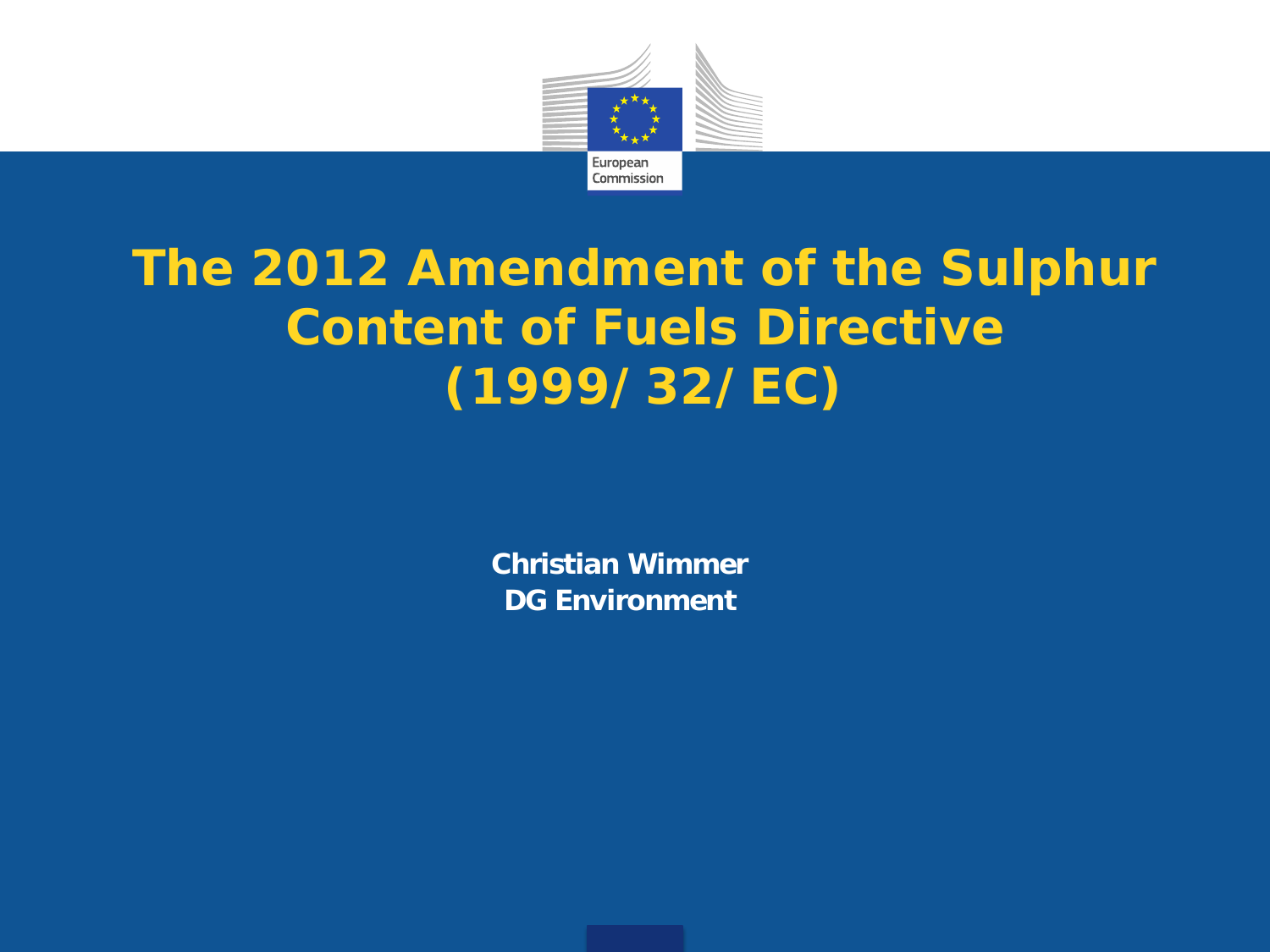# **Chronolgy**

- *15 July 2011 Cion Proposal*
- *July 2011 – March 2012 4 + 2 WPE*
- *16 February ENVI vote*
- *March – May 2012 3 + 2 Trilogues*
- *22 May 2012 Compromise*
- *9 September 2012 Vote at EP*
- *29 October 2012 Vote at Council*

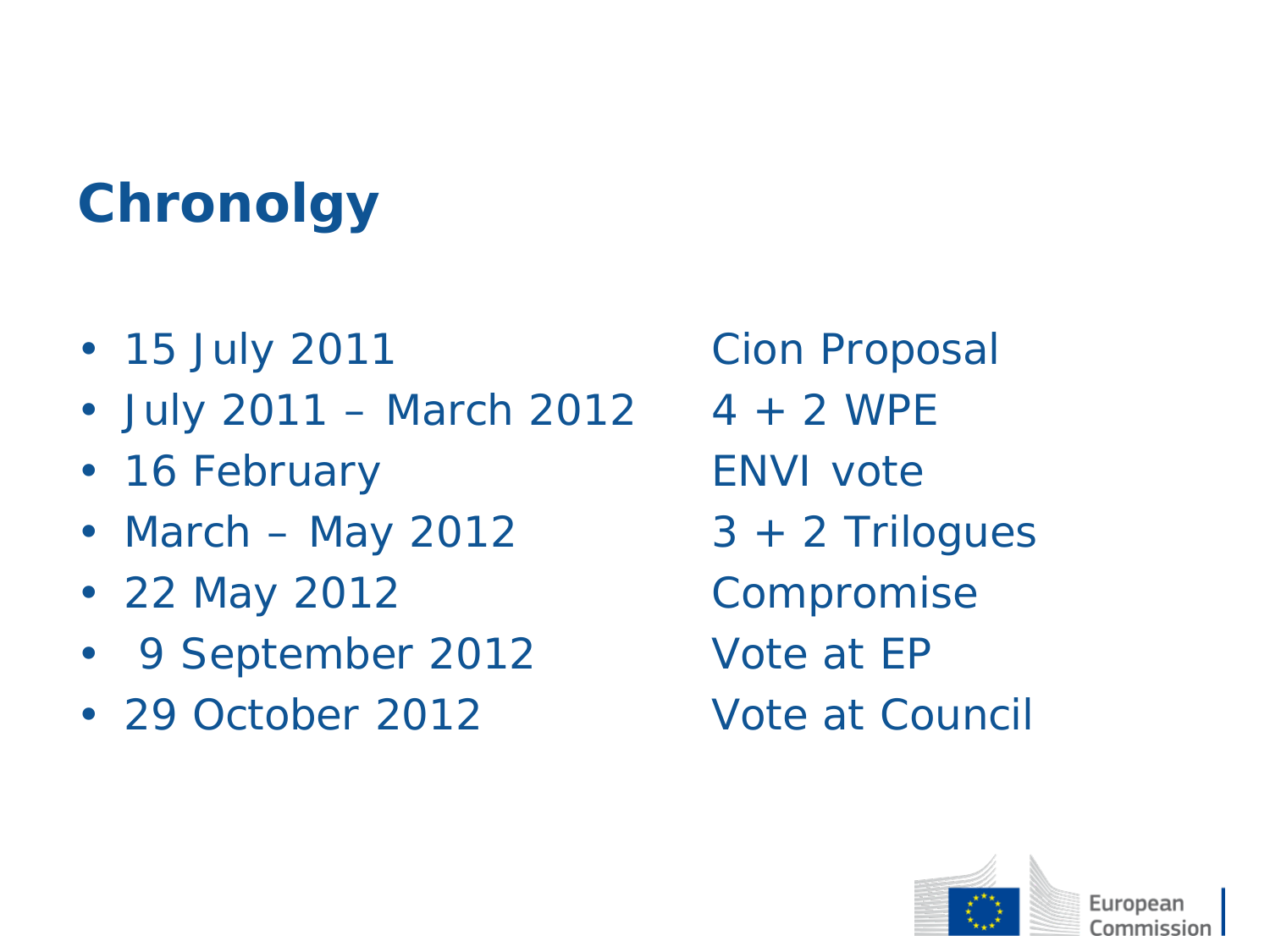**Directive 2012/33/EU**

**of the European Parliament and of the Council**

**of 21 November 2012**

**amending Council Directive 1999/32/EC as regards the sulphur content of marine fuels**

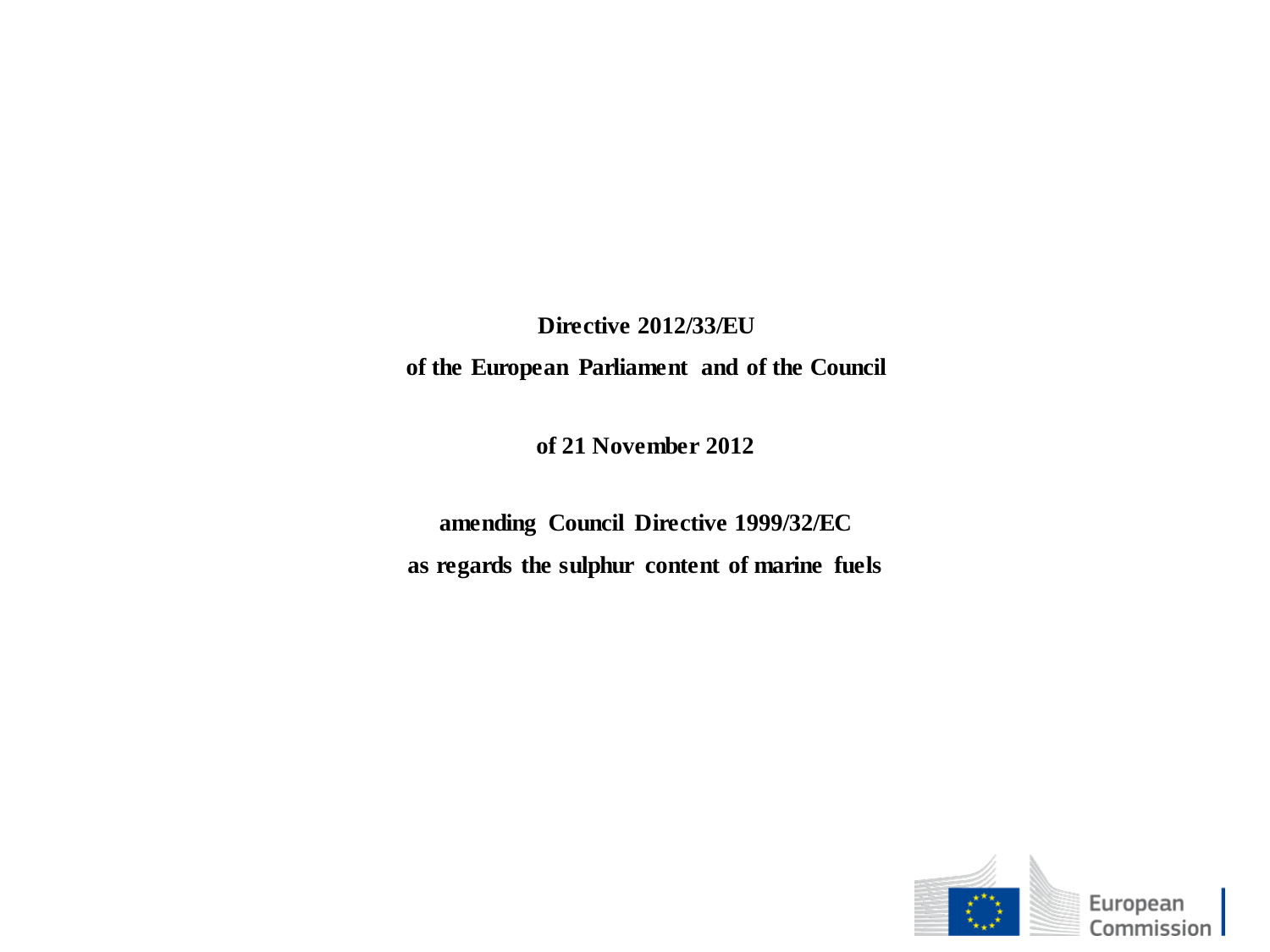# **Directive 1999/32/EC on the sulphur content of marine fuels**

- *1.5% SECA standard*
- *0,1% at berth standard*
- *Passenger ships use SECA fuel*
- *Test and use the emission abatement technologies*
- *Monitoring of compliance and reporting*

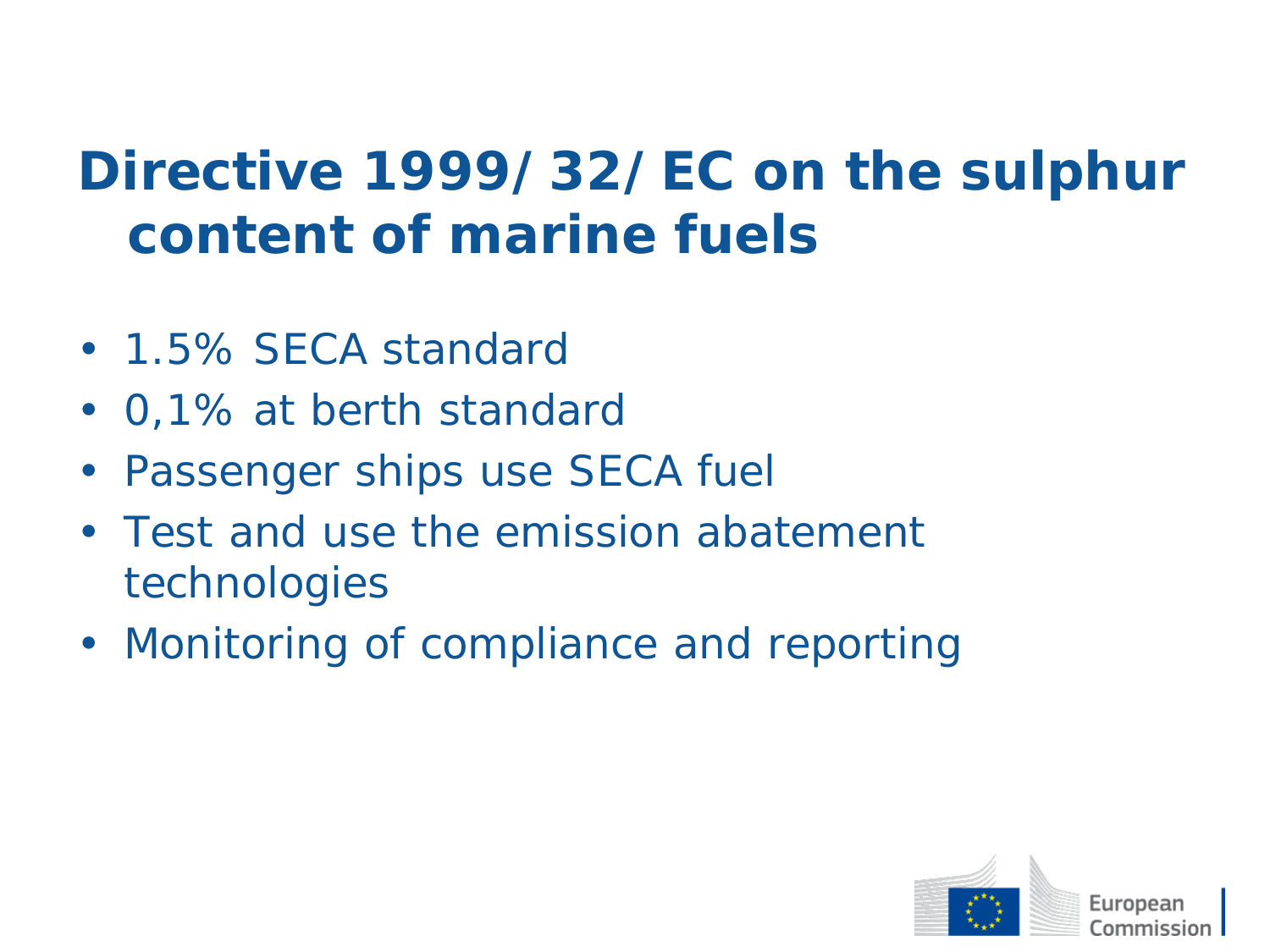### **Purpose**

- *To introduce the latest IMO provisions on* 
	- **the sulphur content of marine fuels;**
	- **Alternative compliance methods**
- *To adjust passenger ship standard new SECA standard for passenger ships on regular service;*
- *To improve implementation of the Directive*

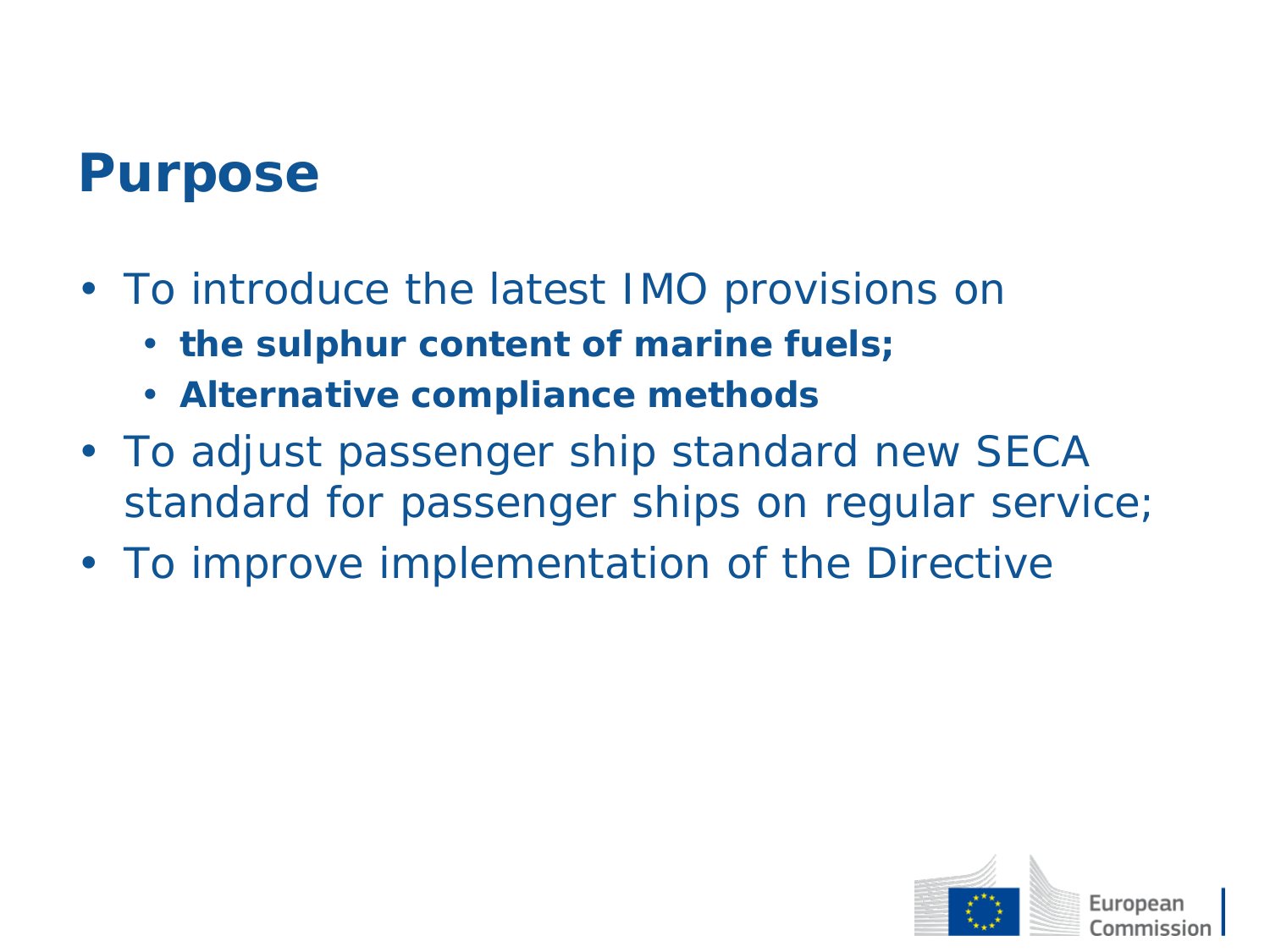# **IMO 2008 (1)**



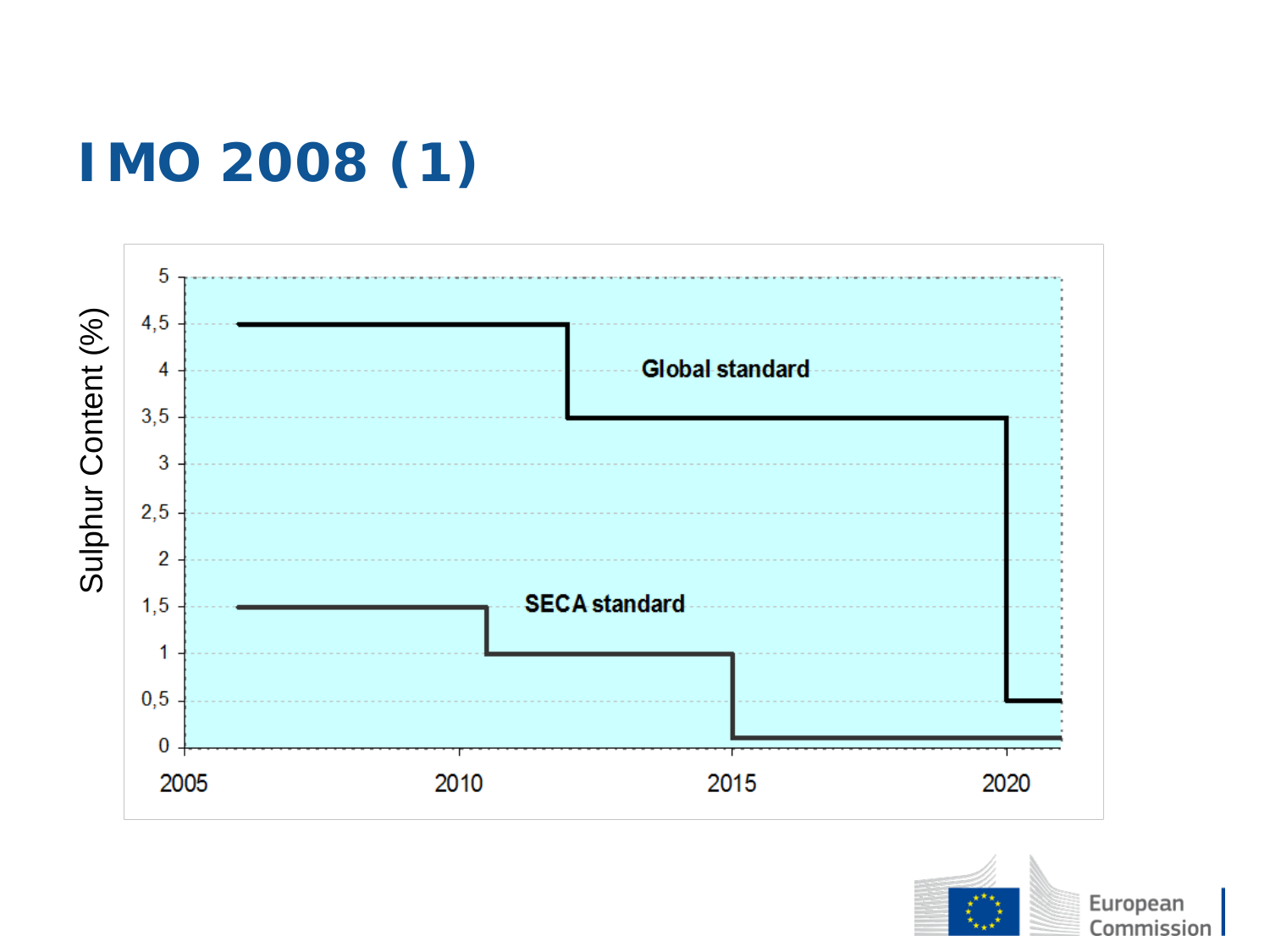# **IMO 2008 (2)**

- *Regulation 3: exemptions*
- *Regulation 4: equivalents*

"any fitting, material, appliance or apparatus to be fitted in a ship or other procedures, alternative fuel oils, or compliance methods used as an alternative (…)."

- 
- *Regulation 18: fuel availability*
- *Regulation 13: NOx provisions*

#### • *Regulation 14: sulphur provisions*

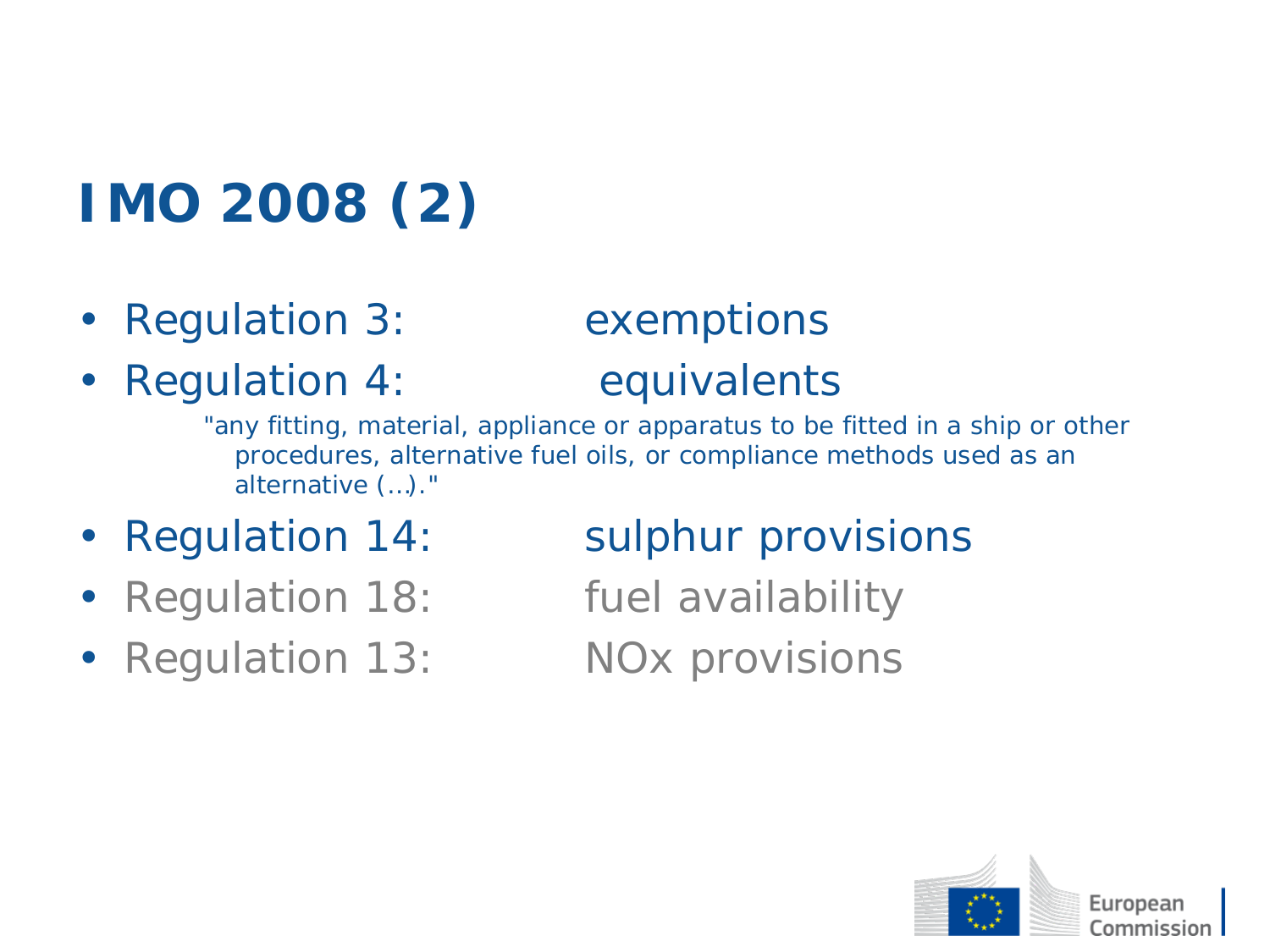# **Agreement**

- *Regulation 4: Full alignment with the IMO provision on equivalent compliance methods + 3,5% cap*
- *Regulation 14: Full alignment with the IMO sulphur provisions + 0,5% standard in 2020*
- *Regulation 18: Full alignment with the IMO provisions on fuel availability*
- *Compliance: strengthened provisions on reporting by MS, Fuel sampling and analysis*
- *Alignment of technical standards*
- *reporting and review obligations for the Commission*

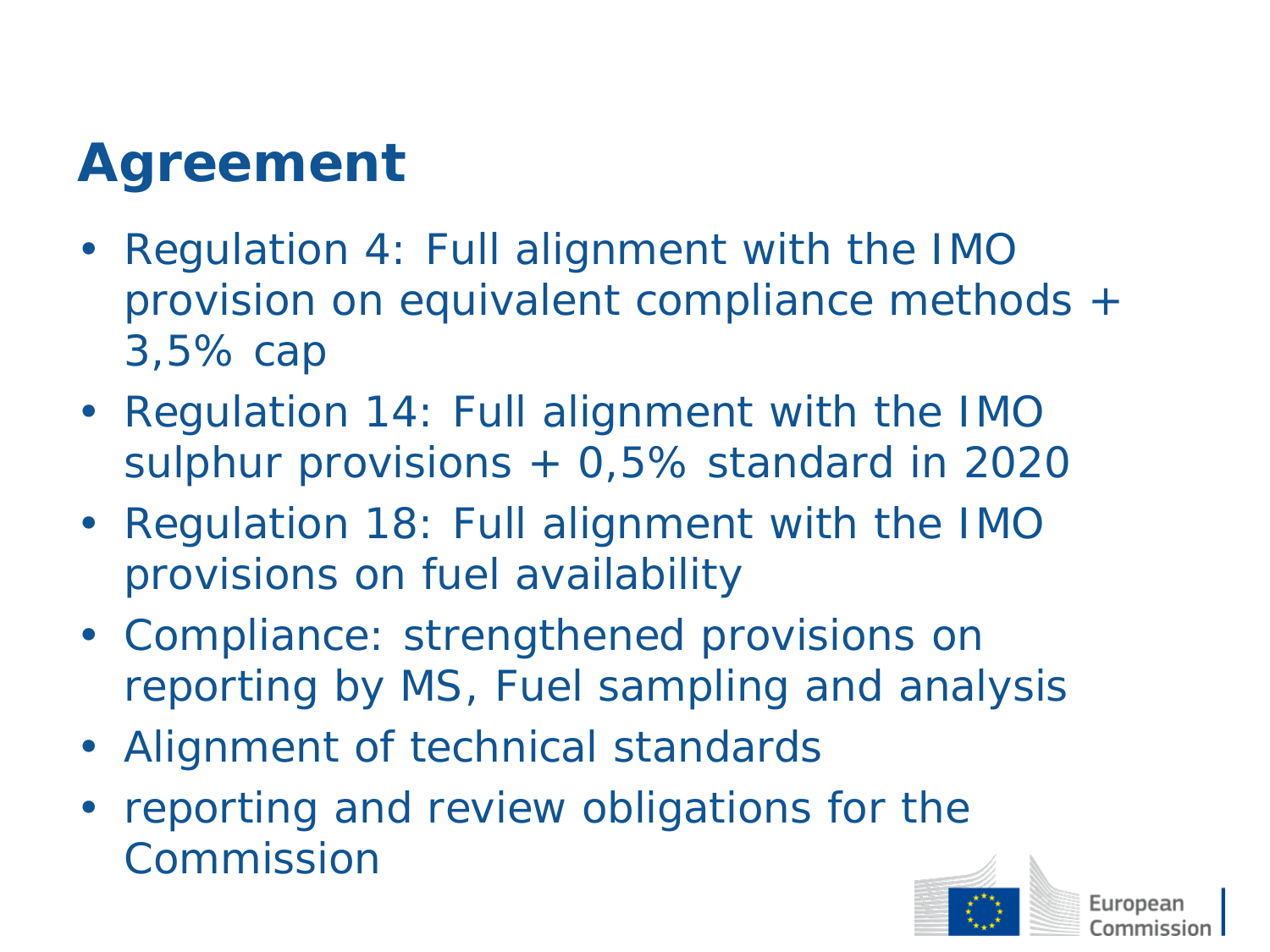### **Discussed but not retained**

- *SECA provisons for all EU sea areas*
- *global standard of 0.5% in 2015 and 0.1% in 2020*
- *0.1% standard in all EU territorial seas as of 2015*
- *passenger ships: maintains link to SECA standard and align to the new 0.1% SECA standard as from 2020.*
- *safeguard clause, i.e. the possibility to develop provisions for the use equivalent methods that could go beyond IMO provisions.*

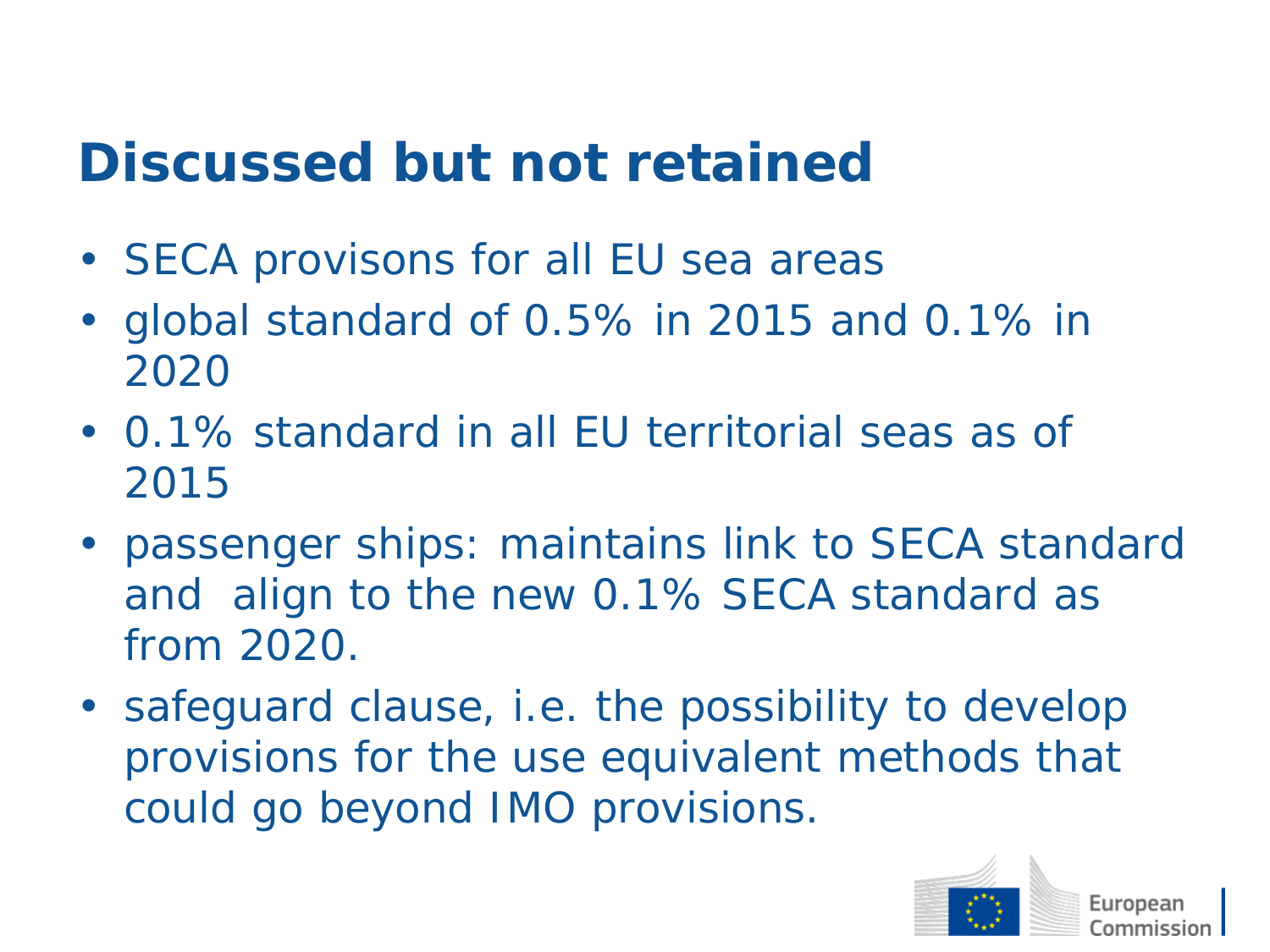# **What next? Review of Air Quality Policies**

#### • *Objectives*

- *Pursue levels of AQ that do not cause significant impacts on health and environment*
- *Resolve present compliance problems*

#### • *Deliverables*

- *Updating the 2005 Thematic Strategy on Air Pollution*
- *Legislative actions*
	- o Revision of the NECD (National Emissions Ceilings Directive)
- *Non-legislative actions*

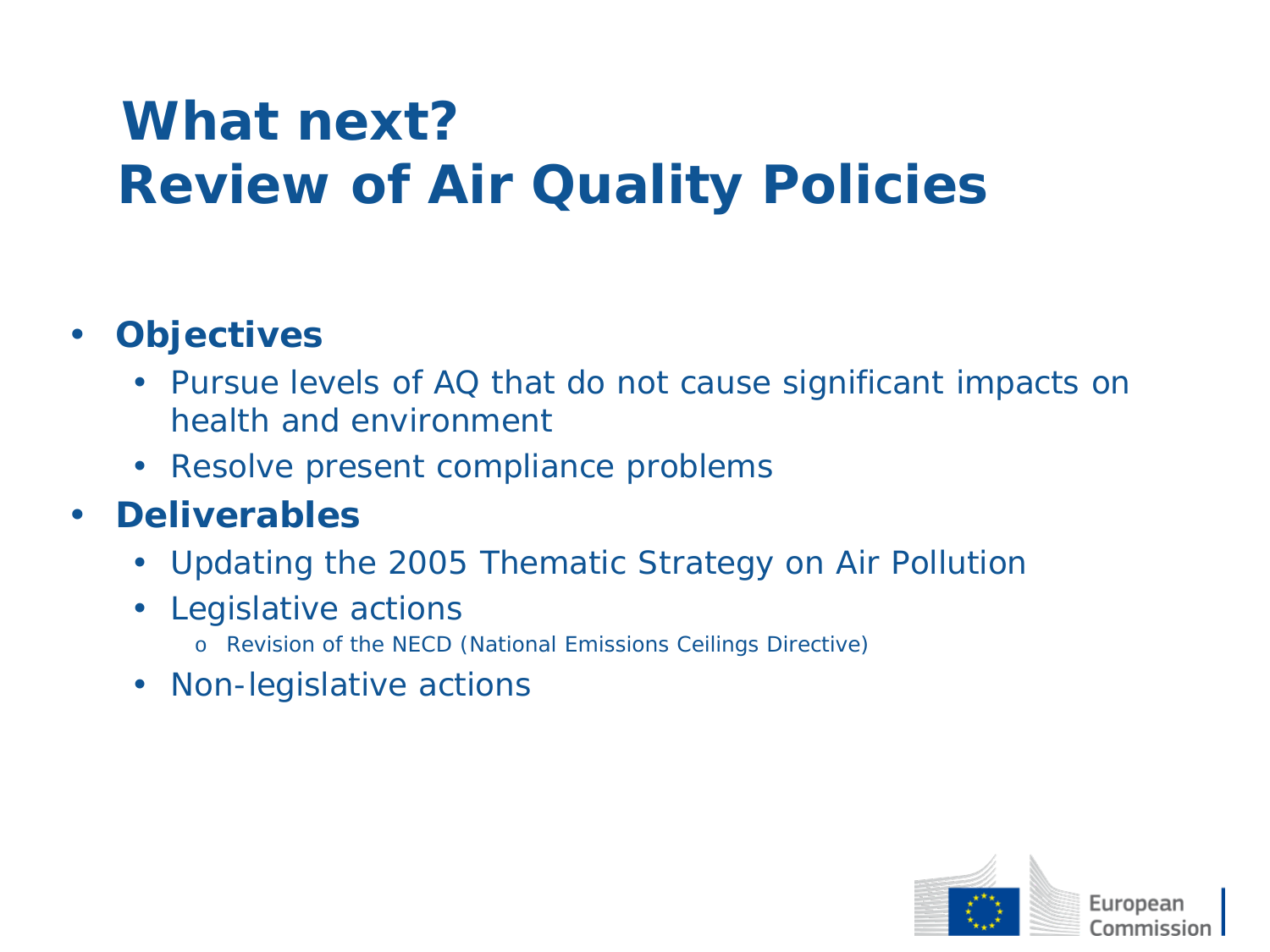# **Sector-specific emissions: shipping**

- *Additional emission control areas (ECAs) for* 
	- **SO2 (SECAs) and**
	- **NOx (NECAs);**
- *Emission limit values for particulate matter using a soot filter;*
- *Black carbon;*
- *Ship speed limits.*

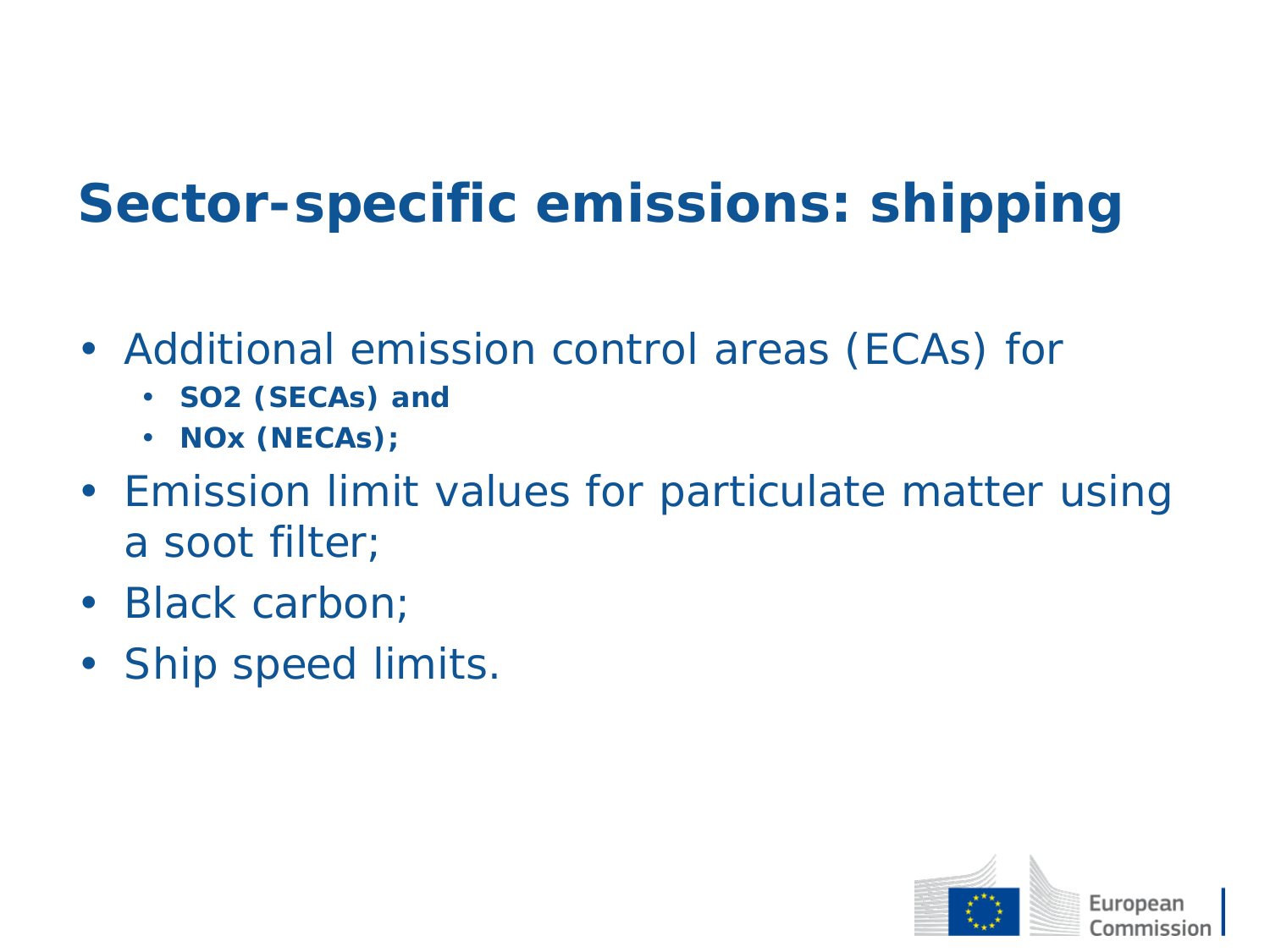### **Approach**

• *Integrate EX-TREMIS/EUROSTAT data (routes and ports activity) with EMMOSS (a detailed emissions model) and GIS shipping routes and ports database (grid emissions) to estimate emissions and emission projections to feed EMEP dispersion model*





European Commission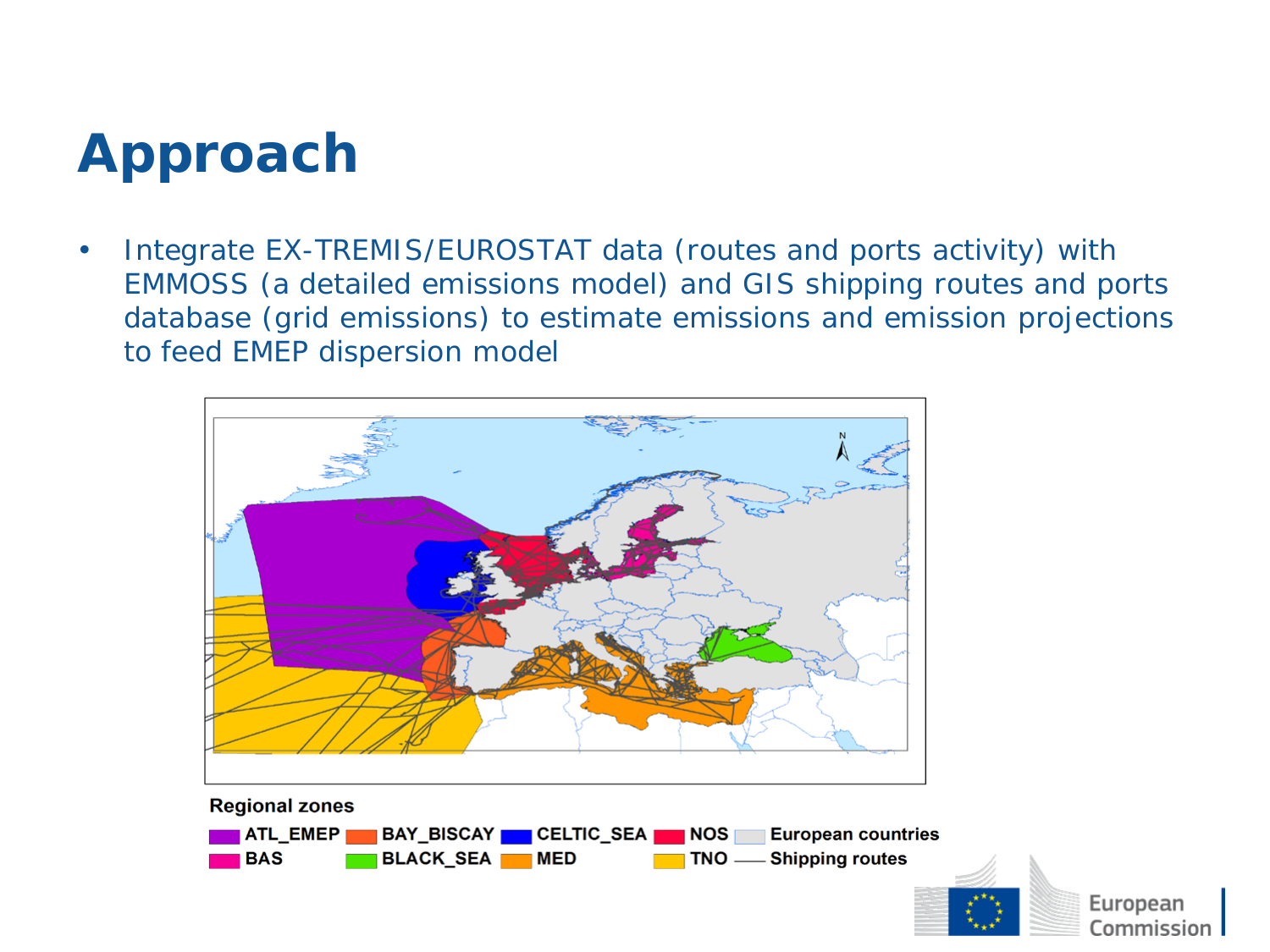## **Scenario 2 extend ECAs to EEZ**



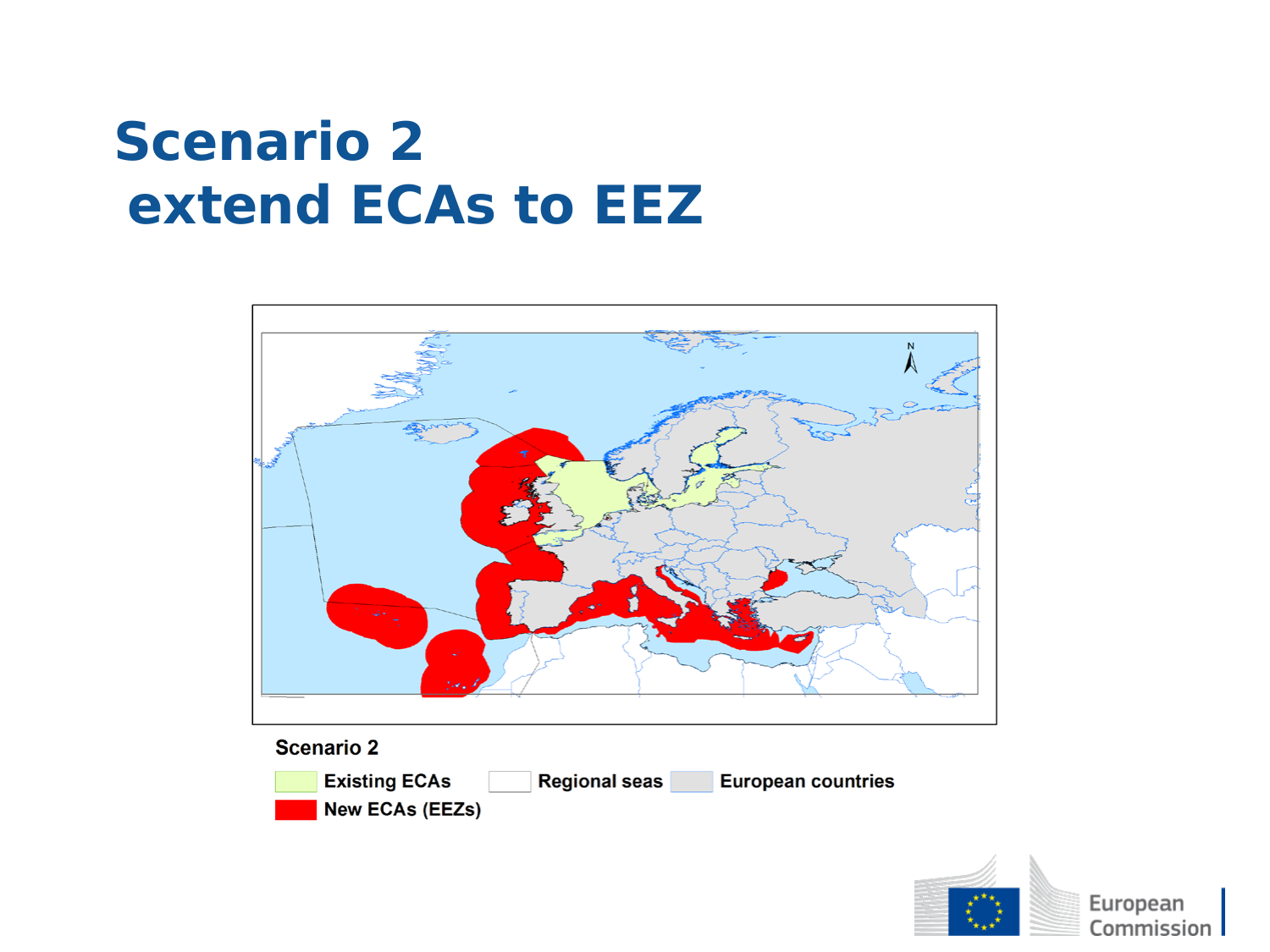# **First results**

- *Baseline: Clear overall impact of Sulphur controls on SO2 emissions from 2020 onwards: 23% reduction in SO2 emissions in all sea regions.*
- *Shipping emissions in Bay of Biscay similar in magnitude to the North Sea (+ English Channel).*
- *Extending ECAs to EEZs will reduce NOx and SO2 emissions by nearly 50% by 2050*